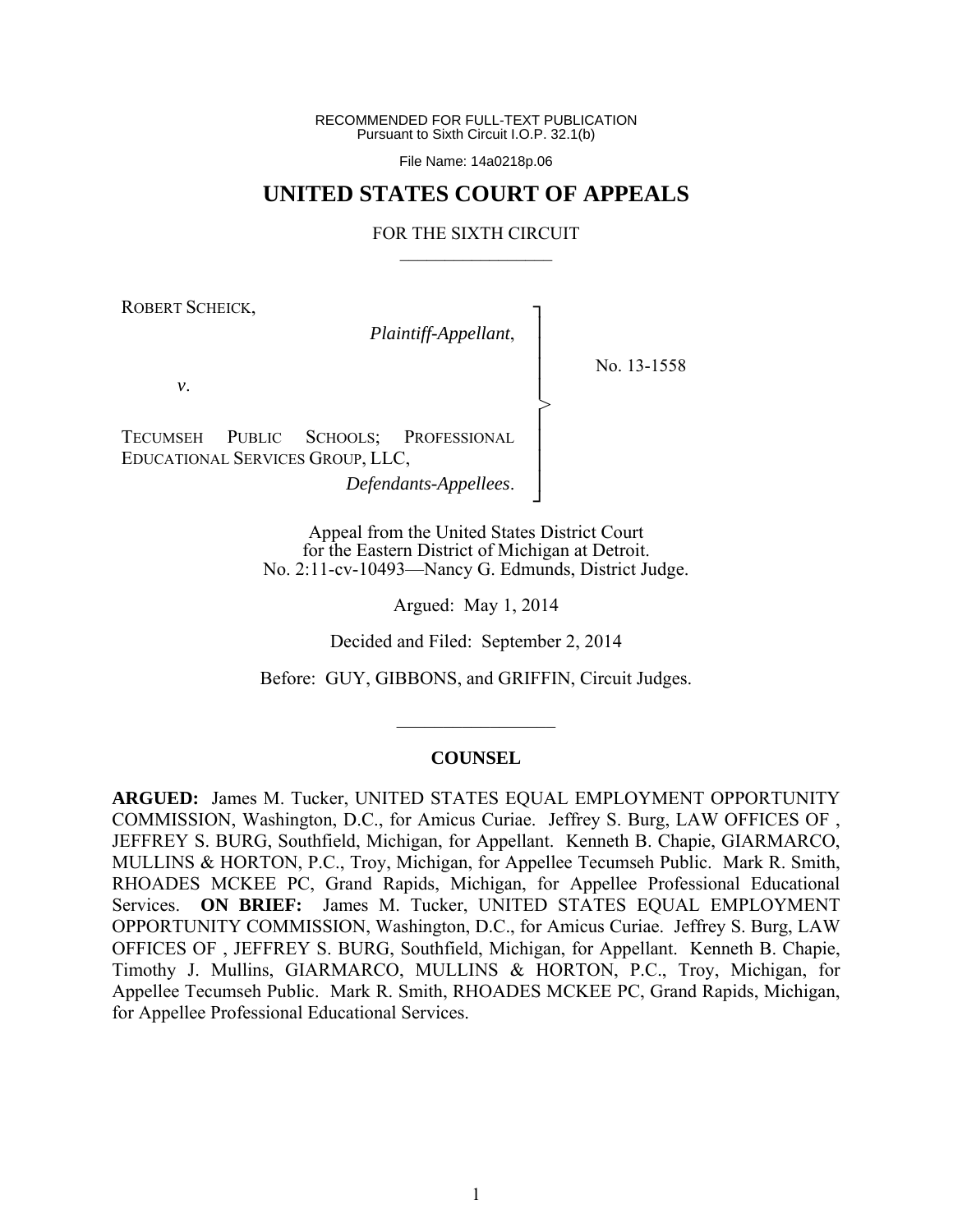## **OPINION**

 $\frac{1}{2}$ 

 $\frac{1}{2}$ 

RALPH B. GUY, JR, Circuit Judge.Plaintiff Robert Scheick appeals from the judgment entered against him with respect to the claim that his contract was not renewed because of his age in violation of the Age Discrimination in Employment Act (ADEA), 29 U.S.C. § 623(a)(1), and Michigan's Elliott-Larsen Civil Rights Act (ELCRA), Mich. Comp. Laws Ann. § 37.2202(1)(a). Scheick argues that summary judgment should not have been granted in favor of defendant Tecumseh Public Schools (TPS) and third-party defendant Professional Educational Services Group, LLC (PESG). The EEOC has filed a brief as amicus curiae agreeing in part with Scheick's contentions. *See FED. R. APP. P. 29(a).* Finding that the evidence, viewed in the light most favorable to Scheick, was sufficient to create a genuine issue of material fact for trial, we reverse and remand for further proceedings consistent with this opinion.

## **I.**

 Plaintiff Robert Scheick was hired as Principal of Tecumseh High School in July 2004, when he was 51 years of age, and continued in that position until July 2010. For the first three years, Scheick was employed directly by TPS. Then, by agreement, the 54-year-old Scheick formally retired from TPS and was hired by the staffing firm PESG to continue working as principal under a three-year contract between TPS and PESG through June 30, 2010. Under that arrangement, Scheick began receiving pension and health care benefits from the retirement system, and TPS avoided more than \$29,000 in payroll and benefit costs per year. In fact, the next year, several other TPS employees entered into similar arrangements as cost-saving measures.

 In early 2010, when Scheick was 56 (almost 57) years of age, TPS decided not to renew the contract for his services. Although PESG's contract was terminable upon 30-days written notice, there is no dispute that the nonrenewal was an adverse employment action with respect to Scheick. Scheick continued to be employed as principal until the contract expired at the end of June 2010, after which he was eligible for but did not seek another assignment through PESG.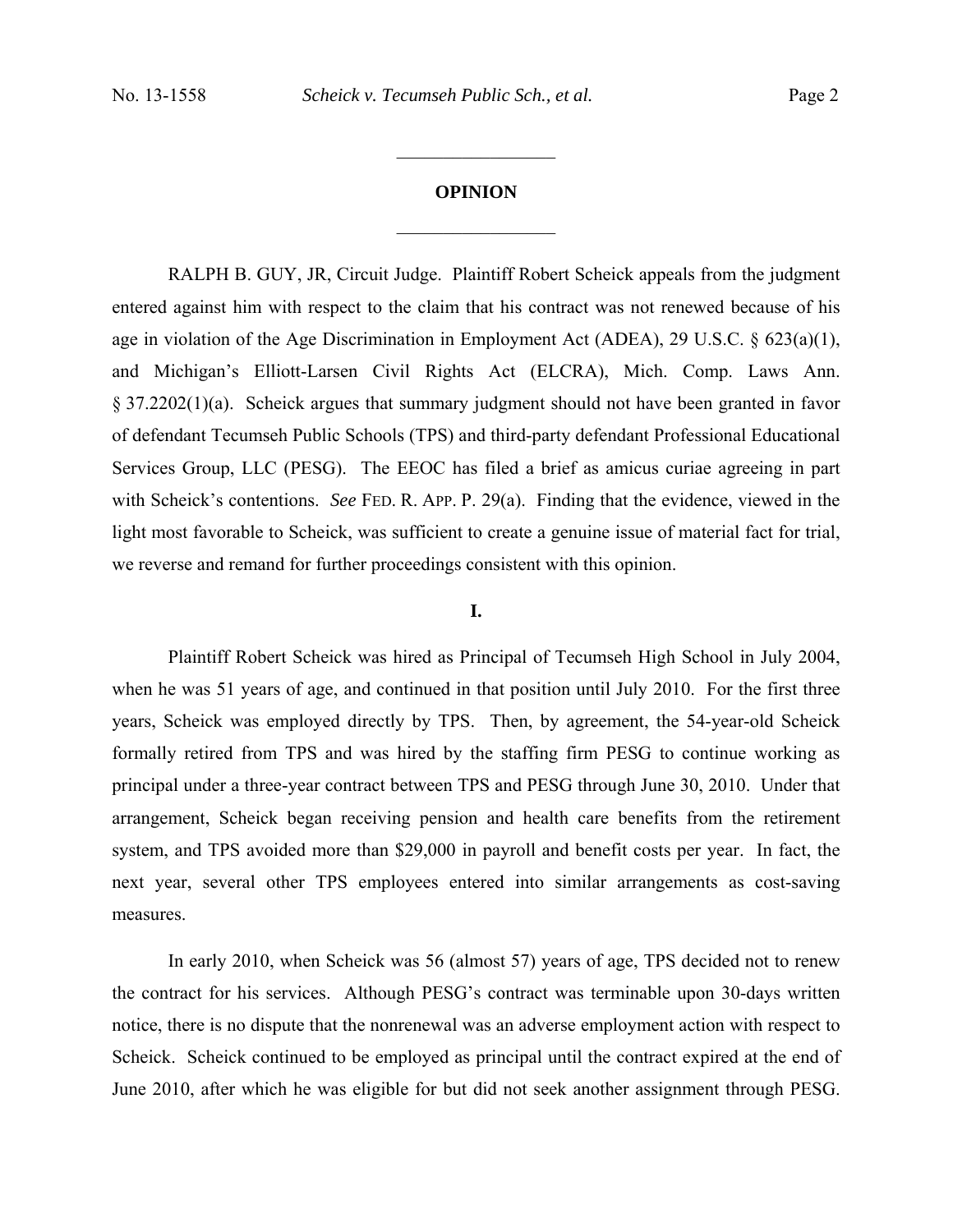Scheick claimed that the contract was not renewed because of his age, and he filed this action against TPS after receiving a right-to-sue letter from the EEOC. TPS filed its own third-party complaint for indemnification against PESG, and PESG brought a counterclaim against TPS. The claims between TPS and PESG are not before the court—only their common position that their motions for summary judgment were properly granted with respect to Scheick's age discrimination claims.

 Scheick reported directly to TPS Superintendent Michael McAran for the last four of his six years as principal (both before and after the change of employment to PESG). McAran who is older than Scheick by about ten years—was the sole employee of TPS's seven-member Board of Education, attended meetings with the Board every two weeks, and had a practice of speaking to the board president every other day. McAran explained that he was responsible for overseeing the district, managing the budget, and making final personnel decisions.

 McAran insisted that he alone made the decision not to renew Scheick's contract, but also testified that he discussed the nonrenewal with several board members individually and believed there was an informal consensus among the board members in support of his decision. Without specifying when he made that decision, McAran said it was "well before" he met with Scheick to discuss what would be Scheick's first formal performance evaluation on February 25, 2010. McAran admitted that he prepared the performance evaluation with the intention of "lay[ing] the groundwork" to end Scheick's relationship with TPS.

 There was evidence that McAran received complaints from several parents, staff, and board members reflecting growing dissatisfaction with Scheick's performance and a perceived lack of leadership on his part. Two board members—Jim Rice and Karen Januszek—stated by way of affidavit that they had been teachers in the high school and were of the opinion that Scheick was not an effective principal. Scheick countered with favorable opinions of his performance from Assistant Principal Dennis Niles and Human Resources Director Donna Elser.

 The most significant failure identified in the performance evaluation was the fact that the high school did not meet the state-mandated adequate yearly progress (AYP) for two consecutive years due to clerical errors (albeit errors not made by Scheick personally). Board Member Jason Sines was particularly concerned about this failing. It resulted in negative publicity for TPS, as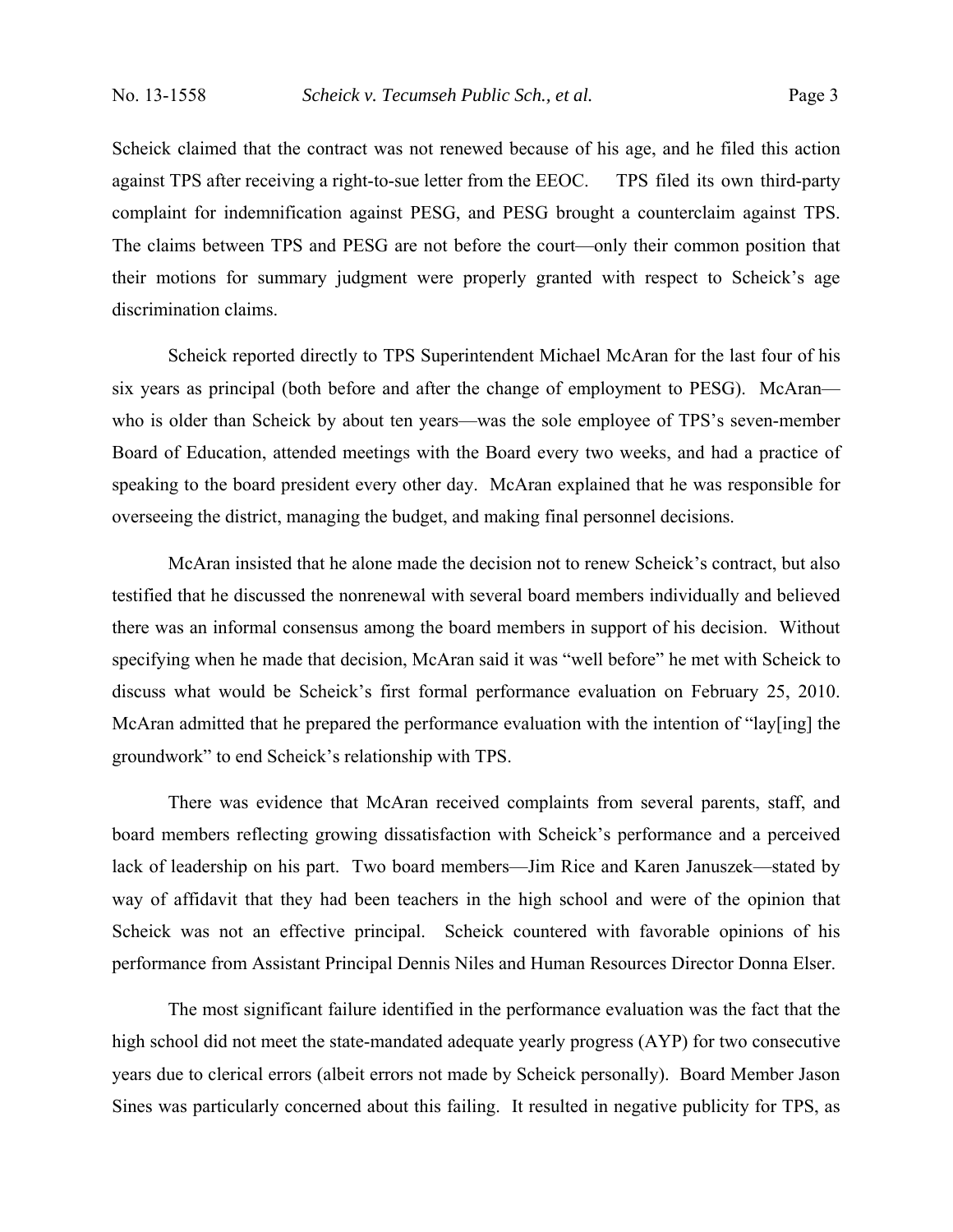did an embarrassing delay of several minutes during the graduation ceremony the previous year when Scheick left the speeches of the valedictorian and salutatorian in his office. Scheick's attendance at school functions was also described as deficient, including an incident when he left a concert early and two teachers had to handle a predictably volatile parent in his absence.

 The review identified other deficiencies that had occurred in recent years including: failing for a second time to ensure that transcripts of college-bound student athletes made it to the NCAA's eligibility center; failing to properly coordinate homebound-student services; mishandling an issue concerning a special education student's accommodations; and failing to notify the parents of a student appearing at an expulsion hearing before the Board. Several of these issues were raised informally with Scheick, but no further disciplinary action was taken at the time. Although the evaluation rated two areas in need of slight improvement, McAran testified that, overall, this was a "good, competent" evaluation. Without denying that these incidents had occurred, Scheick responded to each of the noted deficiencies in a letter dated March 8, 2010. On that same date, McAran sent written notice to PESG that Scheick's contract would not be renewed.

 Scheick claims that McAran made statements to him suggesting age-based animus on three occasions: namely, (1) in informing Scheick that the Board wanted him to retire during the performance review on February 25; (2) in telling Scheick that "they just want somebody younger" in an exchange on February 26; and (3) in explaining to Scheick that "they wanted someone younger" in reference to both of their positions in a follow-up conversation on March 15. McAran disputed Scheick's accounts of their conversations, in part, and denied that he said the decision had anything to do with Scheick's age. Scheick and the EEOC contend that testimony concerning these statements constituted direct evidence of age discrimination.

 Overlapping the reasons given by McAran, TPS also maintained that the nonrenewal was the result of budget cuts that were discussed and drafted by the board's finance committee during January and February 2010. The evidence included affidavits by two board members—Rice and Kevin Packard—who explained that newly announced reductions in state funding had substantially worsened the anticipated budget deficit for the following year. The finance committee proposed significant cuts—including closing an elementary school, selling the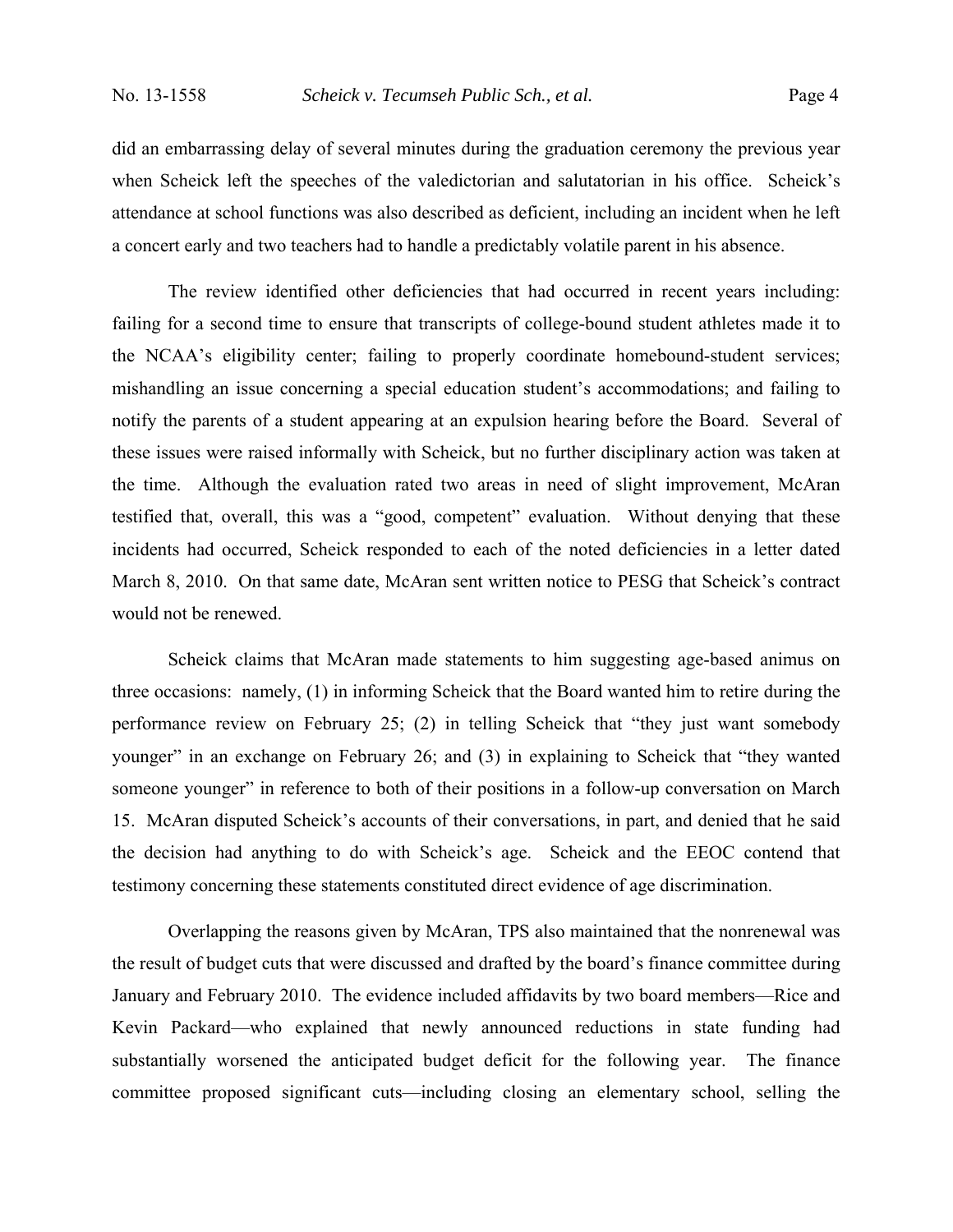administration building, reducing transportation, and eliminating several positions—as part of the budget that was presented to the Board on March 9, 2010. TPS maintained that this proposed budget contemplated elimination of the high school principal position (for an annual savings of more than \$100,000).

 Rice and Packard explained that consolidation of the principal and superintendent positions "made sense" since Scheick's contract was ending, the administrative offices were to be relocated to the high school building, and McAran had experience as a building principal. They both specifically denied that Scheick's age was a factor in those discussions, and emphasized that the Board had approved several other contracts with PESG for administrators who were the same age or older than Scheick had been when his contract was not renewed.<sup>1</sup>

 The Board approved the budget sometime in May 2010, and Scheick's contract expired at the end of June 2010. McAran, who was in his mid-sixties at the time, assumed the duties of both positions on July 1, 2010. McAran and TPS Finance Director William Wright testified that they expected the consolidation of these positions to last for one or two years. The situation changed unexpectedly, however, when the Board learned just before its July 19 meeting that the reductions in state funding would likely be smaller than anticipated.

 With smaller than expected cuts in state funding (together with greater than expected enrollment), the Board decided to restore a number of the eliminated positions once the additional funding was approved. The position of high school principal was posted in advance of the approval (along with one other position). In August 2010, TPS hired 44-year-old Griff Mills to be the high school principal. McAran relinquished the principal's duties and continued to serve as superintendent. Since Griff was a direct hire, TPS incurred payroll and benefit costs associated with the position that had previously been avoided by contracting through PESG.

 In granting summary judgment to TPS and PESG, the district court found that Scheick had not presented direct evidence of age discrimination; could not show that he was replaced by a younger person; and that, even if he could make a prima facie showing of age discrimination,

<sup>&</sup>lt;sup>1</sup>Specifically, TPS approved an extension of the PESG contract for Human Resources Director Donna Elser, age 57, and entered into contracts with PESG for services of Payroll Specialist Jim Brown, age 67; Secretary Cheryl Lloyd, age 62; and Director of Finance William Wright, age 59.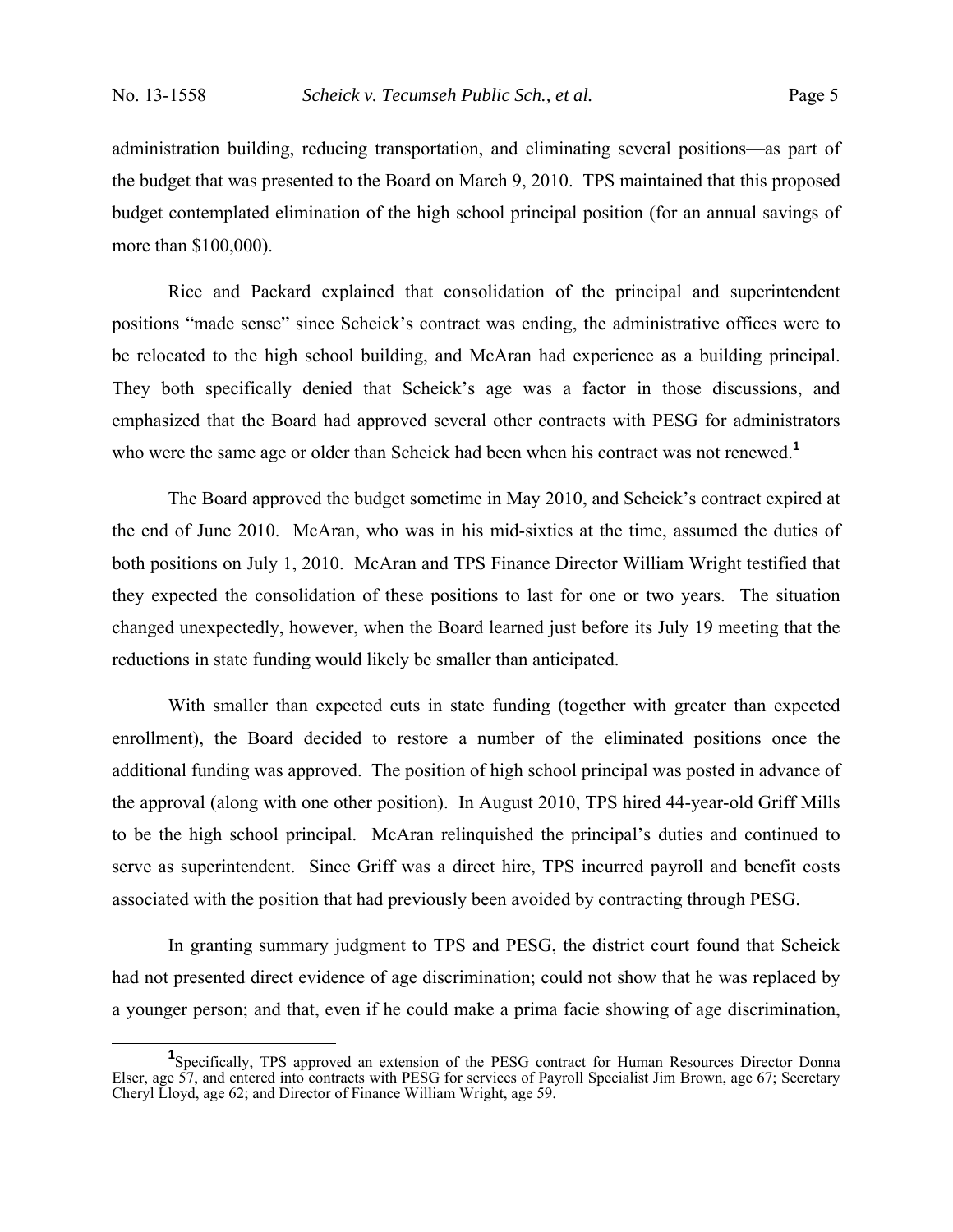he failed to present sufficient evidence to establish pretext. Summary judgment was entered in favor of TPS and PESG for the reasons set forth in the opinion and order of March 19, 2013, and plaintiff's motion for reconsideration was denied for the reasons stated in the order entered on April 30, 2013. This timely appeal followed.

## **II.**

 The district court's decision granting summary judgment and its denial of the motion to reconsider that decision are both reviewed de novo. *Geiger v. Tower Auto.*, 579 F.3d 614, 620 (6th Cir. 2009); *Medical Mut. of Ohio v. Amalia Enters., Inc.*, 548 F.3d 383, 389-90 (6th Cir. 2008). Summary judgment is appropriate if "there is no genuine dispute as to any material fact and the movant is entitled to judgment as a matter of law." FED. R. CIV. P. 56(a). In making this determination, the court must "view the evidence and draw all reasonable inferences in favor of the non-moving party." *Fuhr v. Hazel Park Sch. Dist.*, 710 F.3d 668, 673 (6th Cir. 2013). For a genuine dispute to exist, "there must be evidence on which the jury could reasonably find for the plaintiff." *Anderson v. Liberty Lobby, Inc.*, 477 U.S. 242, 252 (1986).

## **A. Standards**

The ADEA makes it unlawful for an employer "to fail or refuse to hire or to discharge . . . or otherwise discriminate against any individual with respect to his compensation, terms, conditions, or privileges of employment, because of such individual's age." 29 U.S.C.  $\S$  623(a)(1). To prevail on a claim under the ADEA, it is not sufficient for the plaintiff to show that age was a motivating factor in the adverse action; rather, the ADEA's "because of" language requires that a plaintiff "prove by a preponderance of the evidence (which may be direct or circumstantial) that age was the 'but-for' cause of the challenged employer decision." *Gross v. FBL Fin. Servs., Inc.*, 557 U.S. 167, 177-78 (2009) (citing *Reeves v. Sanderson Plumbing Prods, Inc.*, 530 U.S. 133, 141-43, 147 (2000)). For an employer to take an adverse action "because of age" means "'that age was the "reason" that the employer decided to act.'" *Univ. of Tex. Sw.*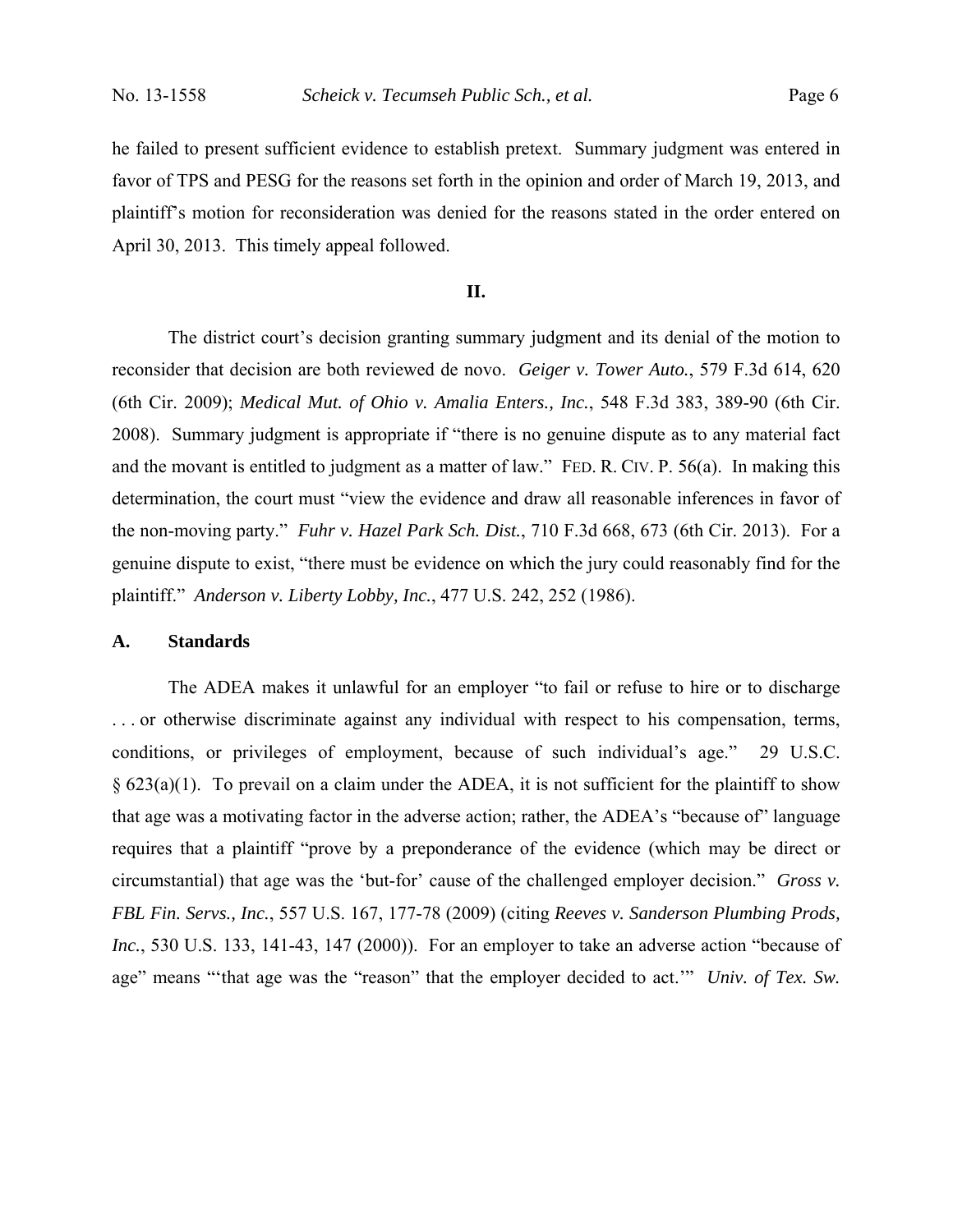*Med. Ctr. v. Nassar*, 133 S. Ct. 2517, 2527 (2013) (quoting *Gross*, 557 U.S. at 176) (extending *Gross* to retaliation claims under Title VII).**<sup>2</sup>**

 *Gross* clarified that the burden of persuasion does not shift to the employer in an ADEA case, "even when a plaintiff has produced some evidence that age was one motivating factor in that decision." 557 U.S. at 180; *see Geiger*, 579 F.3d at 621 (recognizing abrogation of prior precedent in direct evidence cases under the ADEA). But, as this and every other circuit has held, application of the *McDonnell Douglas* evidentiary framework to prove ADEA claims based on circumstantial evidence remains consistent with *Gross*. *See Schoonmaker v. Spartan Graphics Leasing, LLC*, 595 F.3d 261, 264 n.2 (6th Cir. 2010) (citing *Geiger*, 579 F.3d at 622); *Sims v. MVM, Inc.*, 704 F.3d 1327, 1332-33 (11th Cir. 2013) (collecting cases).

 Further, nothing in *Gross* undermines the principle that "[t]he direct evidence and circumstantial evidence paths are mutually exclusive; a plaintiff need only prove one or the other, not both." *Kline v. TVA*, 128 F.3d 337, 348-49 (6th Cir. 1997); *see also Trans World Airlines, Inc. v. Thurston*, 469 U.S. 111, 121 (1985) ("*McDonnell Douglas* test is inapplicable where the plaintiff presents direct evidence of discrimination"). The district court found that Scheick had not demonstrated a question of fact under either evidentiary path. Regardless of the evidentiary route taken, however, "[t]he ultimate question in every employment discrimination case involving a claim of disparate treatment is whether the plaintiff was the victim of intentional discrimination." *Reeves*, 530 U.S. at 153.

### **B. Direct Evidence**

 Before *Gross*, our circuit defined direct evidence as that evidence "which, if believed, requires the conclusion that unlawful discrimination was at least a motivating factor in the employer's actions." *Wexler v. White's Fine Furniture, Inc.*, 317 F.3d 564, 570 (6th Cir. 2003) (en banc); *see also DiCarlo v. Potter*, 358 F.3d 408, 415-16 (6th Cir. 2004) (*overruled on other* 

<sup>&</sup>lt;sup>2</sup> Michigan's Elliott-Larsen Civil Rights Act (ELCRA) provides that an employer shall not discriminate against an individual with respect to employment "because of . . . age." MICH. COMP. LAWS ANN. § 37.2202(1)(a). The district court analyzed the age discrimination claims brought under the ELCRA using the same standards we apply to claims brought under the ADEA. *See Geiger*, 579 F.3d at 626; *Bondurant v. Air Line Pilots Ass'n*, 679 F.3d 386, 394 (6th Cir. 2012); *see also Howard v. Mich. Dep't of Corr.*, No. 344258, 2013 WL 2223133 (Mich. Ct. App. May 21, 2013). Plaintiff has not argued that this was error, and any claim that the Michigan courts would analyze the claim differently has been waived.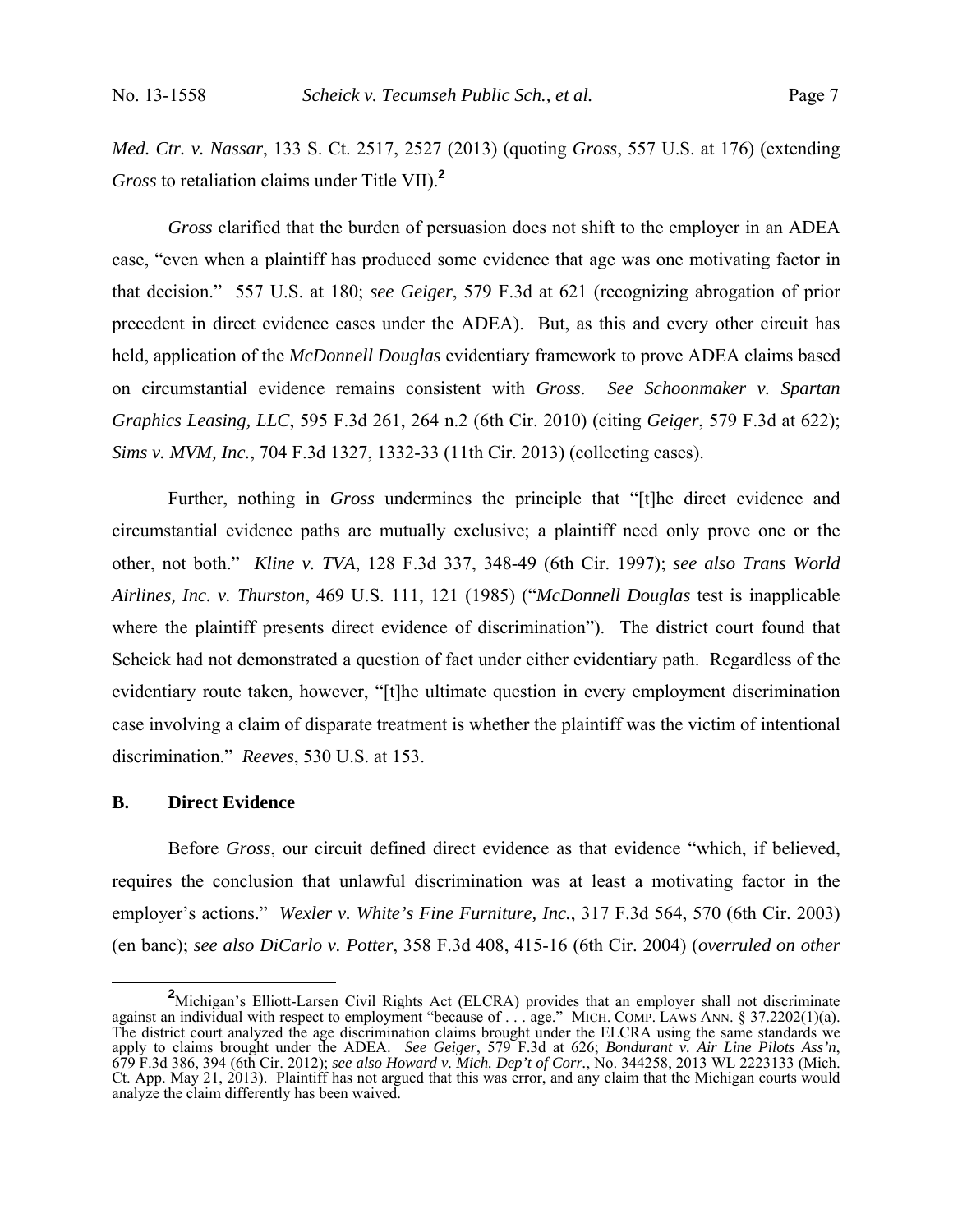*grounds by Gross*, 557 U.S. at 180, *as stated in Geiger*, 579 F.3d at 621). Because *Wexler*'s definition does not survive in the ADEA context after *Gross*, we now look to whether evidence, if believed, requires the conclusion that age was the "but for" cause of the employment decision. Under either articulation, the inquiry includes both a predisposition to discriminate and that the employer acted on that predisposition. *DiCarlo*, 358 F.3d at 415. In other words: "Direct evidence is evidence that proves the existence of a fact without requiring any inferences." *Rowan v. Lockheed Martin Energy Sys., Inc.*, 360 F.3d 544, 548 (6th Cir. 2004) (citing cases); *see also DiCarlo*, 358 F.3d at 415. As noted, Scheick testified that McAran made statements to him on three occasions suggesting that the nonrenewal decision was caused by age-based animus.

### **1. Statements by McAran**

 First, on February 25, McAran allegedly began Scheick's first formal performance review by stating: "The Board wants you to retire." McAran explained that the Board wanted to have someone as high school principal who would take over as superintendent after a few years, and then asked Scheick how long he intended to work. Scheick answered that he wanted to work at least two more years, although he did not "get a chance" to also say that he would possibly stay longer. They discussed the performance evaluation and whether a "buyout" or a one-year extension of the contract under a performance improvement plan might be possible. Scheick testified that when he added, "or the [B]oard could force you to fire me," McAran agreed with him.

 The following day, February 26, McAran approached Scheick to ask whether he was "all right" and whether he would be interested in a "buyout." Then, according to Scheick, McAran volunteered that "they just want somebody younger." Finally, on March 15, a week after notice of the nonrenewal was sent to PESG, Scheick made an appointment and met with McAran to discuss his options. McAran said he had no options, and explained that "they wanted someone younger." Scheick asked what he meant, and McAran said they wanted someone younger for both the principal and superintendent positions. McAran, on the other hand, claimed that he had been referring only to himself.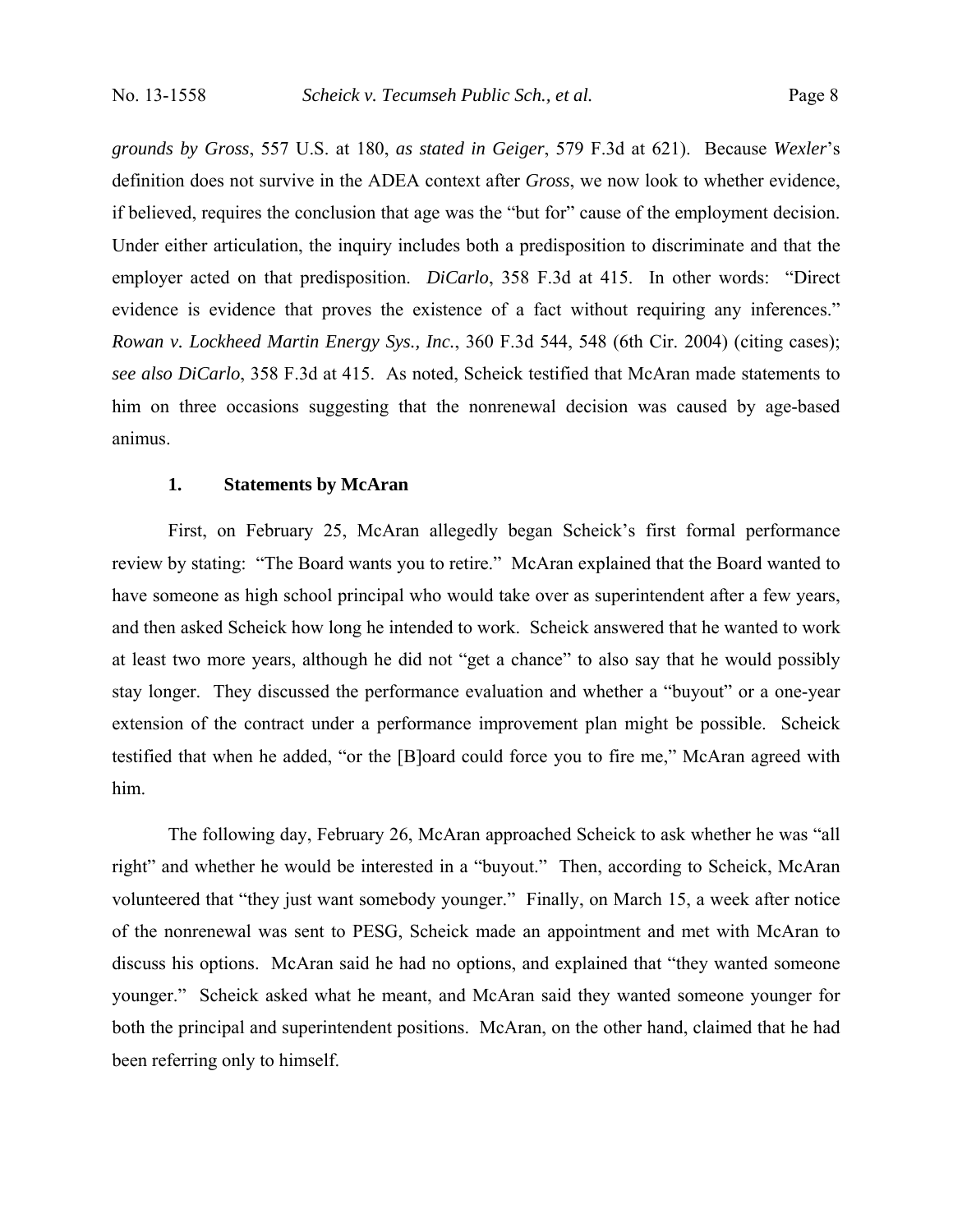### **2. Analysis**

 TPS and PESG argue that these statements do not constitute direct evidence because they are ambiguous with respect to who "they" referred to, what position or positions were being referenced, and whether the statements reflected the intent of the decisionmaker.**<sup>3</sup>**

 The first statement, made during the performance review, did not constitute direct evidence of age discrimination. As the district court found, McAran's statement that the Board wanted Scheick to retire would require an inference to conclude that retirement was a proxy for age (as opposed to either years of service or a desire that he leave the position voluntarily). *See, e.g.*, *Scott v. Potter*, 182 F. App'x 521, 526 (6th Cir. 2006) (finding the statement "[w]hy don't you retire and make everybody happy" did not constitute direct evidence of age discrimination).

 In contrast, McAran's other two statements about wanting "someone younger" are not ambiguous and, if believed, do not require an inference to conclude that age was the but-for cause of the decision not to renew Scheick's contract. First, the statements by McAran to Scheick on February 26 and March 15, respectively, represent direct references to age. *See Sharp v. Aker Plant Servs. Grp., Inc.*, 726 F.3d 789, 794 (6th Cir. 2013) (involving statement "we want someone younger"). Moreover, the statements are not ambiguous despite the lack of an explicit statement that "the Board" wanted someone younger. *Cf. Fuhr*, 710 F.3d at 674 (finding ambiguities required inferences about what part of the "old boys network" took which unspecified retaliatory actions). Any suggestion that "they" could have referred to parents or staff is not credible. Rather, as Scheick and the EEOC argued, McAran could not have been referring to anyone other than the Board (whether formally or by informal consensus).**<sup>4</sup>**

 Nor are McAran's alleged statements made ambiguous because there is uncertainty about whether McAran was referring only to Scheick's position as principal or to both the principal

**<sup>3</sup>** <sup>3</sup>There is no dispute that McAran's alleged statements would be relevant to show age-based bias in connection with the nonrenewal decision; the only question is whether they constitute direct evidence of age discrimination. *See Peters v. Lincoln Elec. Co.*, 285 F.3d 456, 478 (6th Cir. 2002) (identifying four factors to be considered in evaluating statements that allegedly show an employer's age bias); *see also Diebel v. L&H Res., LLC*, 492 F. App'x 523, 526 (6th Cir. 2012).

<sup>&</sup>lt;sup>4</sup>Scheick and the EEOC also argued that McAran must have been referring to the Board because his first statement about retirement expressly referenced the Board. However reasonable such an inference might be, it would require an inference to reach that conclusion.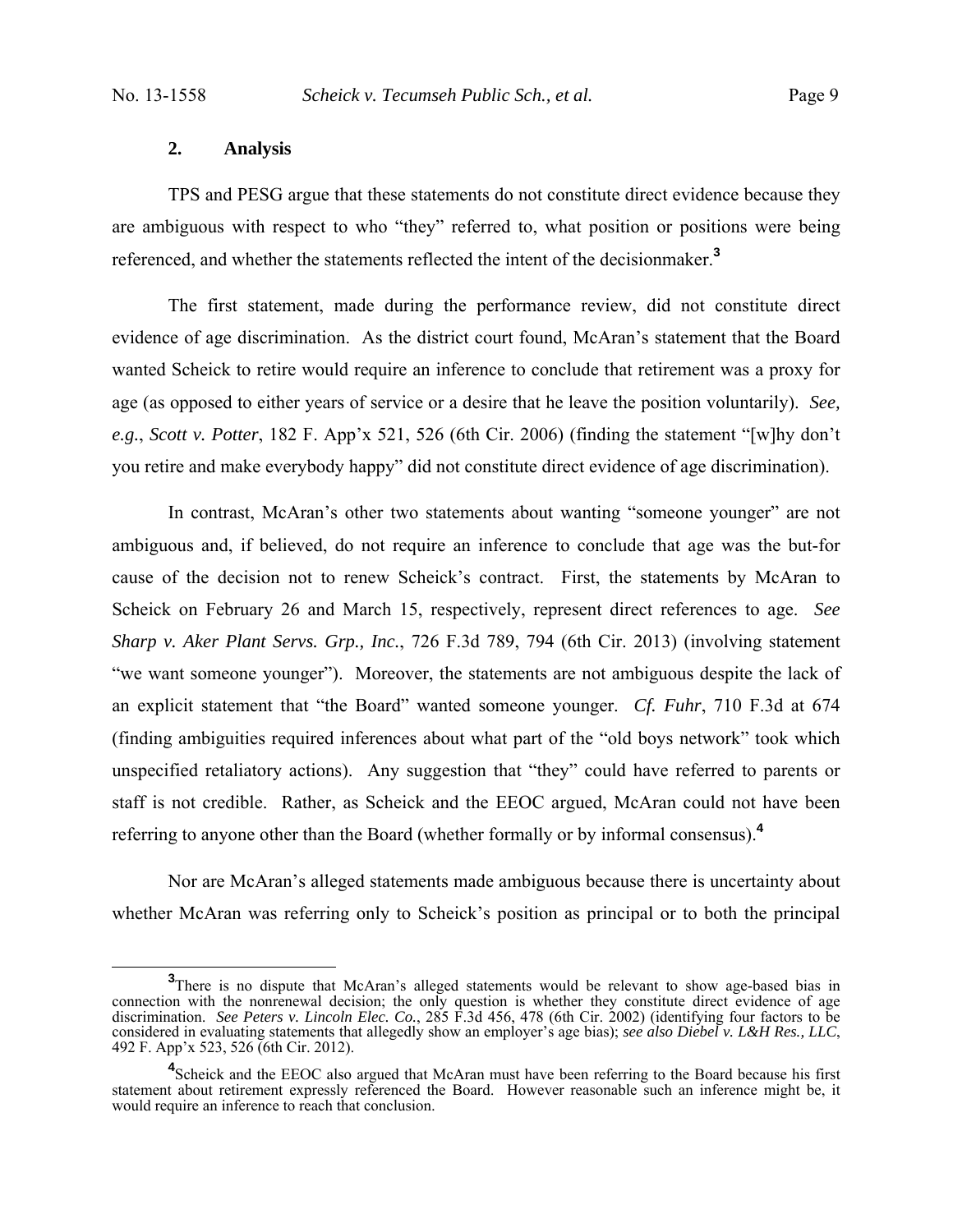and superintendent positions. Either way, McAran was at least referring to Scheick's position. Finally, TPS argues that there is ambiguity about whether the statements reflected the intention of the decisionmaker. However, because there was evidence that both McAran and the Board were involved in making the decision, it is immaterial whether McAran was acting at the behest of the Board, or on his own with input from the Board. *Cf. Brown v. Packaging Corp. of Am.*, 338 F.3d 586, 589-90 (6th Cir. 2003) (statement by supervisor with no involvement in the decision was not direct evidence of age discrimination). Thus, Scheick presented evidence which, if believed, would require the conclusion that age was the but-for cause of TPS's decision not to renew the contract.

### **C. But-For Causation**

 The EEOC asserts that, by definition, the presentation of direct evidence of age discrimination *necessarily* precludes entry of summary judgment in favor of the employer. Although this question has not been squarely addressed in the case law since *Gross*, the EEOC's citation to *Geiger* does not support its contention that direct evidence will *always* defeat an employer's motion for summary judgment with respect to claims under the ADEA.

 In *Geiger*, after finding that direct evidence of age discrimination had not been presented, this court also held that, even if the plaintiff had established a link between the allegedly biased actor and the adverse action, "the record clearly indicates that age was not the 'but-for' factor in [the] decision to choose [another] over Geiger." *Geiger*, 579 F.3d at 622 n.3. This conclusion recognizes that *Gross* altered the burden of proof on the issue of causation and indicates that direct evidence of age discrimination may not always be sufficient to create a question of fact for trial in the ADEA context. *See also Hnizdor v. Pyramid Mouldings, Inc.*, 413 F. App'x 915, 918 (7th Cir. 2011) (holding that despite direct evidence of age-based animus, undisputed evidence of longstanding plan to move accounting department established that no rational juror could conclude that age was the but-for cause of the adverse action).**<sup>5</sup>**

<sup>&</sup>lt;sup>5</sup>The EEOC's passing citation to *Sharp* is also unavailing. There, although direct evidence was presented, the court considered evidence of other explanations and concluded that the "true reason" for the adverse action could not be determined as a matter of law. *Sharp*, 726 F.3d at 802 (applying *Gross* to claim under Kentucky law).